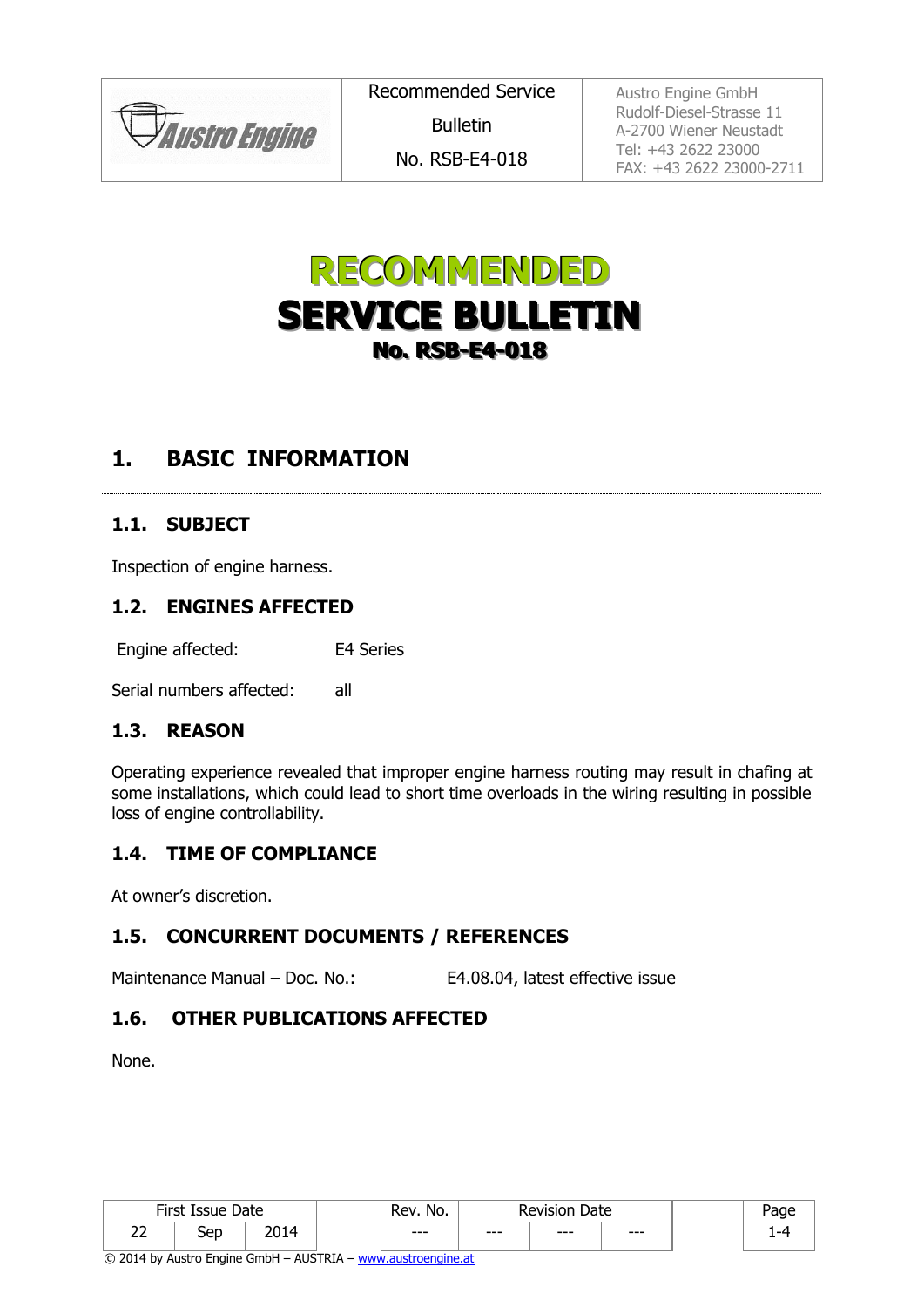

Recommended Service

Bulletin

No. RSB-E4-018

Austro Engine GmbH Rudolf-Diesel-Strasse 11 A-2700 Wiener Neustadt Tel: +43 2622 23000 FAX: +43 2622 23000-2711

# **2. TECHNICAL DETAILS**

## <span id="page-1-0"></span>**2.1. ACCOMPLISHMENT / INSTRUCTIONS**

Check engine wiring harness for proper routing according to Maintenance Manual E4.08.04 chapter 71-50-02 at the following area:





## **2.2. ILLUSTRATIONS**

None.

| Eirct-<br>$T_{\text{CCI}}$ $\alpha$<br>Date<br>wuc |            |     | No.<br>-<br>kev. | Date<br>/ISIOI<br>יסו |      |       |   |
|----------------------------------------------------|------------|-----|------------------|-----------------------|------|-------|---|
| $\sim$<br><u>__</u>                                | .er<br>ししレ | --- | $--$             | $--$                  | $--$ | $---$ | - |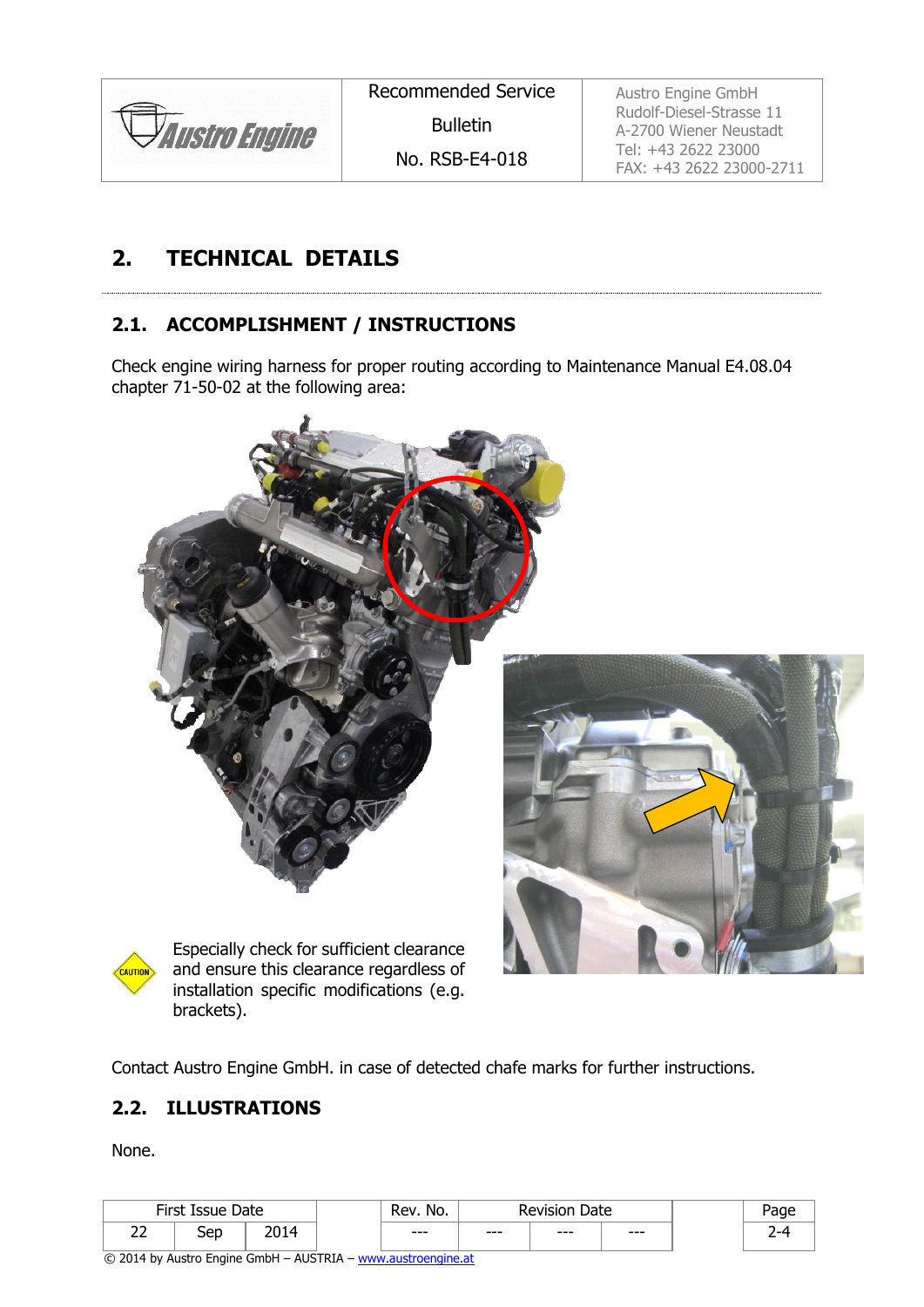

Austro Engine GmbH Rudolf-Diesel-Strasse 11 A-2700 Wiener Neustadt Tel: +43 2622 23000 FAX: +43 2622 23000-2711

#### **2.3. MASS (WEIGHT)**

None.

#### **2.4. APPROVAL STATEMENT**

The technical content of this document has been approved under the authority of DOA No. EASA.21J.399.

## **3. PLANNING INFORMATION**

#### **3.1. MATERIAL & AVAILABILITY**

None.

#### **3.2. SPECIAL TOOLS**

None.

#### **3.3. LABOR EFFORT**

30 min.

| <b>First Iss</b><br>Date<br>Issue |            |                            | No.<br>kev. |      | Revision<br>Date |      | ade    |
|-----------------------------------|------------|----------------------------|-------------|------|------------------|------|--------|
| --<br><u>__</u>                   | .er<br>ししい | ากฯ ภ<br>$\Delta$<br>201 I | $--$        | $--$ | $--$             | $--$ | ∽<br>ـ |